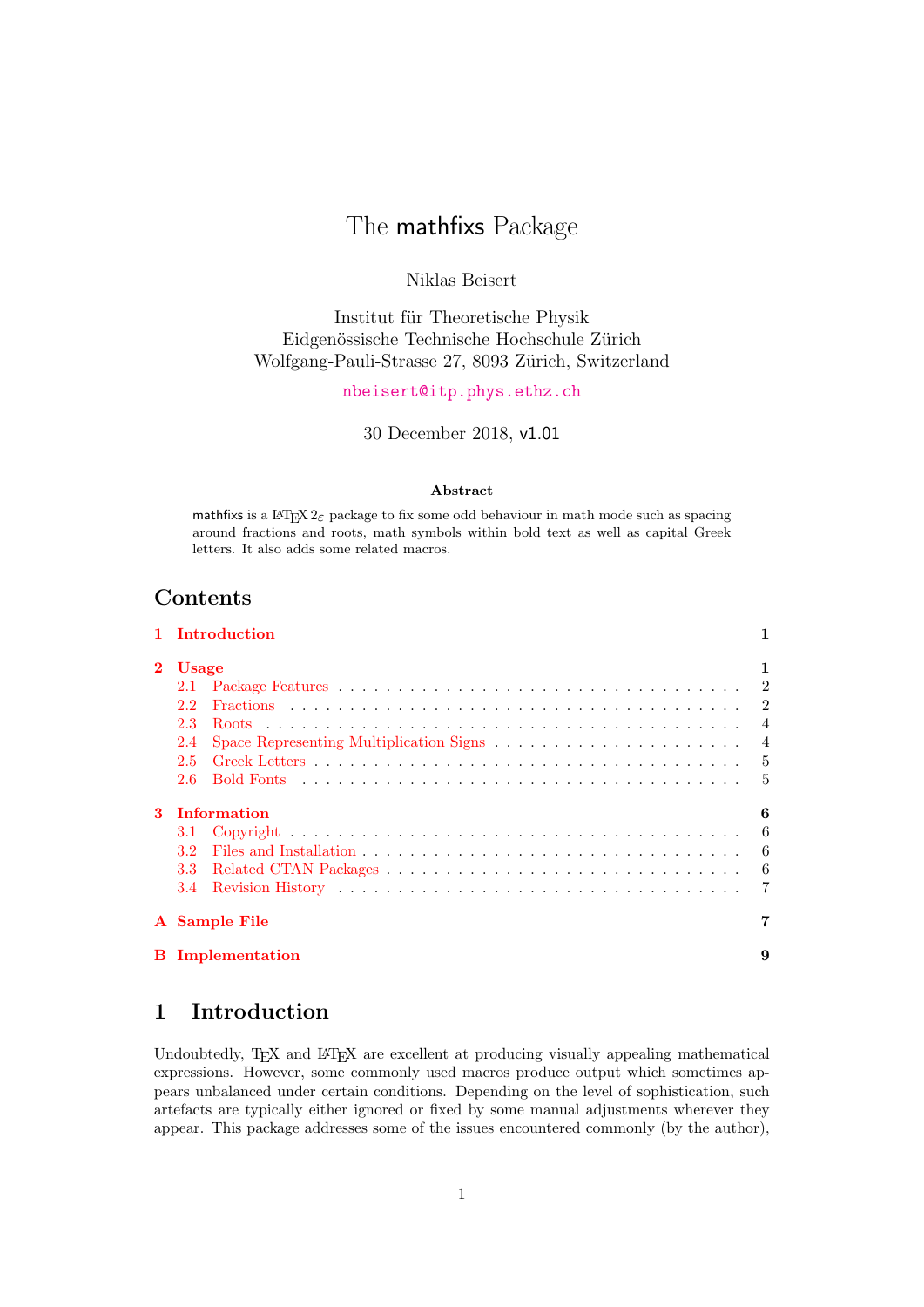and provides fixes or additional macros to handle such situations. At present the package is mainly concerned with:

- spacing of fractions, roots and symbols
- alternative versions of fractions
- representation of (capital) Greek letters
- math symbols within bold text

Additional fixes and features may be added to the package in later versions. All of these features can be selected and customised to some extent to accommodate for the desired style.

# <span id="page-1-0"></span>2 Usage

To use the package mathfixs add the command

### \usepackage{mathfixs}

to the preamble of your LATEX document. Furthermore you must select the desired features explicitly as described below, otherwise the package will have no effect. This is to avoid having to agree on all the provided features and to allow for forward compatibility: the package should remain open for future extensions which may modify the default behaviour in an unintended fashion.

### <span id="page-1-1"></span>2.1 Package Features

\ProvideMathFix Features and options can be selected by the commands:

\usepackage[opts]{mathfixs} or  $\Omega$ PassOptionsToPackage{opts}{mathfixs} or  $\PrevideMathFix\{opts\}$ 

\PassOptionsToPackage must be used before \usepackage; \ProvideMathFix must be used afterwards. Note that if \ProvideMathFix is invoked within a block, its definitions are valid only locally within the block. opts is a comma-separated list of features or options. The available features and options are described below.

## <span id="page-1-2"></span>2.2 Fractions

The package offers some improvements for the spacing of fractions as well as definitions to typeset small rational numbers.

frac Feature frac. In many situations, LATEX typesets fractions with an insufficient amount of surrounding space. For example, the space between two consecutive fractions almost make them appear as a single one:

$$
x\frac{a+b}{c+d}\frac{e}{f}. \longrightarrow x\frac{a+b}{c+d}.
$$

Also the space towards other symbols and punctuation marks arguably is too small. To make expressions more legible, sequences of fractions are often coded with various custom spaces  $(\',\',\',\';\!,\',\',\ ',\ ',\ ',\ ;\$ . etc.) inserted, e.g.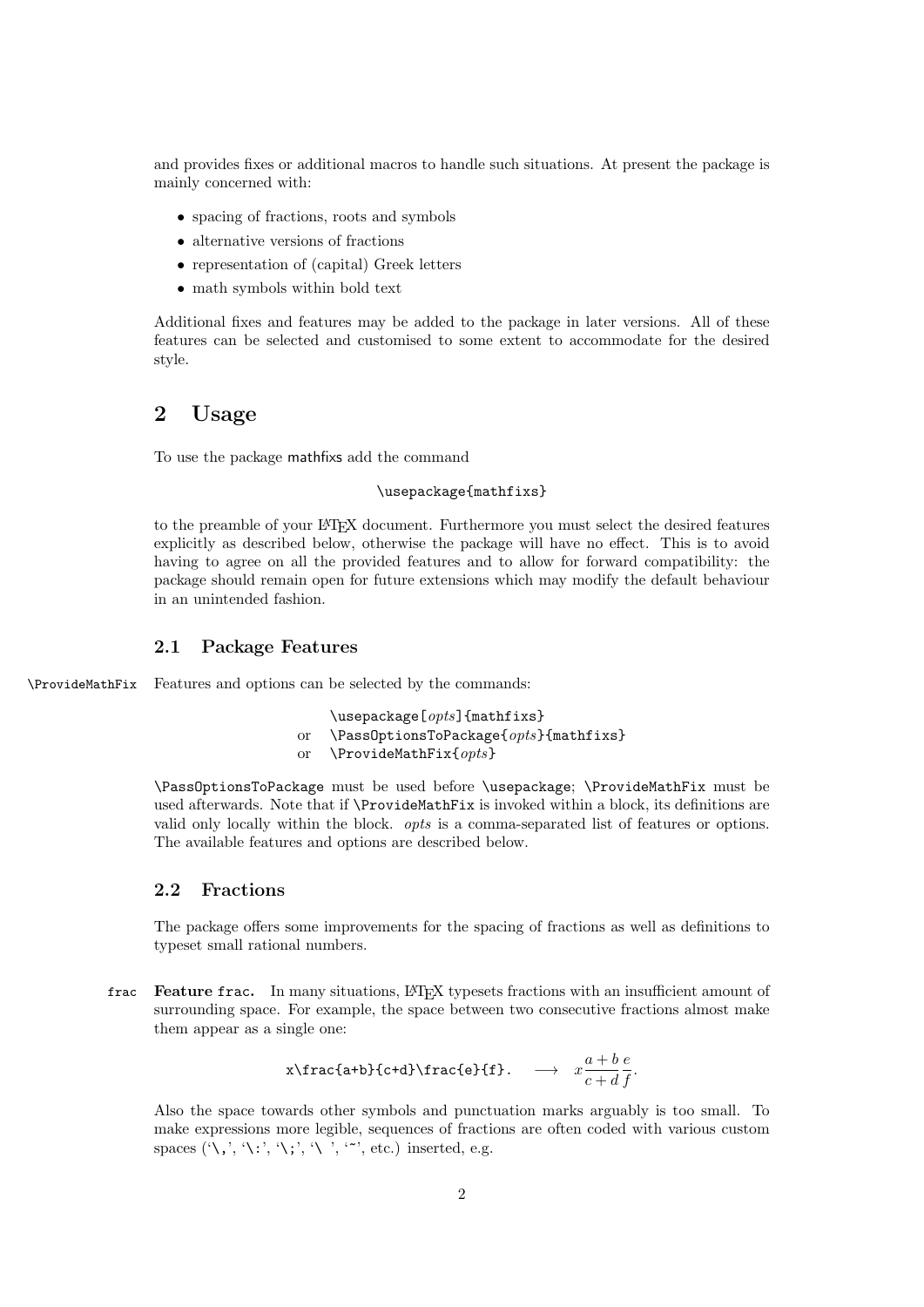$$
x\setminus,\text{frac{a+b}{c+d}}\setminus;\text{frac{e}{f}}\setminus\ldots\longrightarrow x\frac{a+b}{c+d}\frac{e}{f}.
$$

This looks better, but requires a lot of intervention and depends very much on personal conventions.

The underlying technical reason for the shortcoming in spacing around fractions is that the latter are defined to have the math class of ordinary objects (\mathord) which results in no surrounding space. A simple resolution is to assign the math class of inner objects  $(\mathcal{L}, \mathcal{L})$  to fractions as described in the T<sub>F</sub>Xbook, e.g.

$$
\verb|\math| = \verb|\math| = \verb|\math| = \verb|\math| = \verb|\math| = \verb|\math| = \verb|\math| = \verb|\math| = \verb|\math| = \verb|\math| = \verb|\math| = \verb|\math| = \verb|\math| = \verb|\math| = \verb|\math| = \verb|\math| = \verb|\math| = \verb|\math| = \verb|\math| = \verb|\math| = \verb|\math| = \verb|\math| = \verb|\math| = \verb|\math| = \verb|\math| = \verb|\math| = \verb|\math| = \verb|\math| = \verb|\math| = \verb|\math| = \verb|\math| = \verb|\math| = \verb|\math| = \verb|\math| = \verb|\math| = \verb|\math| = \verb|\math| = \verb|\math| = \verb|\math| = \verb|\math| = \verb|\math| = \verb|\math| = \verb|\math| = \verb|\math| = \verb|\math| = \verb|\math| = \verb|\math| = \verb|\math| = \verb|\math| = \verb|\math| = \verb|\math| = \verb|\math| = \verb|\math| = \verb|\math| = \verb|\math| = \verb|\math| = \verb|\math| = \verb|\math| = \verb|\math| = \verb|\math| = \verb|\math| = \verb|\math| = \verb|\math| = \verb|\math| = \verb|\math| = \verb|\math| = \verb|\math| = \verb|\math| = \verb|\math| = \verb|\math| = \verb|\math| = \verb|\math| = \verb|\math| = \verb|\math| = \verb|\math| = \verb|\math| = \verb|\math| = \verb|\math| = \verb|\math| = \verb|\math| = \verb|\math| = \verb|\math| = \verb|\math| = \verb|\math| = \verb|\math| = \verb|\math| = \verb|\math| = \verb|\math| = \verb|\math| = \verb|\math| = \verb|\math| = \verb|\math| = \verb|\math| = \verb|\math| = \verb|\math| = \verb|\math| = \verb|\math| = \verb|\math| = \verb|\math| = \verb|\math| = \verb|\math| = \verb|\math| = \verb|\math| = \verb|\math| = \verb|\math| = \verb|\math| = \verb|\math| = \verb|\math| = \verb|\math| = \verb|\math| = \verb|\math| = \verb|\math| = \verb|\math| = \verb|\math| = \verb|\math| = \verb|\math| = \verb|\math| = \verb|\math| = \verb|\math| = \verb|\math| = \verb|\math| = \verb|\math| = \verb|\math| = \verb|\math| = \verb|\math| = \verb|\math| = \verb|\math
$$

Inner objects behave almost like ordinary objects, but some space is added between them and other inner or ordinary objects, e.g.:

$$
x\frac{a+b}{c+d}\frac{e}{f}.
$$

Importantly, no space is added between inner objects and the ends of the math expression or subexpression in parentheses. Also, no space is generated in the script styles (\[script]scriptstyle).

\frac The feature frac redefines the macro \frac such that all fractions have the inner math class producing some surrounding space in selected situations, e.g.:

$$
x\frac{a+b}{c+d}\frac{e}{f}. \longrightarrow x \frac{a+b}{c+d} \frac{e}{f}.
$$

This makes adding custom space around fractions unnecessary in almost all situations, and leads to a rather uniform appearance without further adjustments.

\genfrac The macro \genfrac of the package amsmath is modified suitably when the latter is loaded. \dfrac \tfrac This also affects the macros \dfrac and \tfrac for fractions in styles \displaystyle and \textstyle, respectively. For \genfrac fractions with delimiters, the inner math class is not applied because the default math class is appropriate.

Note that when the frac feature is used, spaces around fractions can be eliminated by using:

#### $\mathcal{\frac{\num}{denom}}$

or simply (a block enclosed by braces {. . . } is considered an object with ordinary math class):

### ${\frac{num}{denom}}$

Furthermore, note that unlike the original macro  $\frac{\frac{1}{2}}{1 - \frac{1}{2}}$  frac, the redefined macro must be enclosed in a block when passed as an argument. For example,  $\mathbf{x}^{\text{target}}$  produces an error and must be written as  $x^{\frac{1}{2}}$ .

fracclass The option fracclass=class can be used to customise the math class of fractions to any fracdelimclass desired command class accepting the expression for the fraction as its single parameter. Likewise, the option fracdelimclass=class customises the math class of fractions with delimiters generated by  $\genfrac{\cdots}{\cdots}{\cdots}{\cdots}$ 

rfrac Feature rfrac. Rational numbers as coefficients to some simple terms often stick out visually from displayed math expressions, e.g.:

$$
\frac{1}{2}x^2 + \frac{1}{6}y^3 + \frac{1}{4}x^2y^2
$$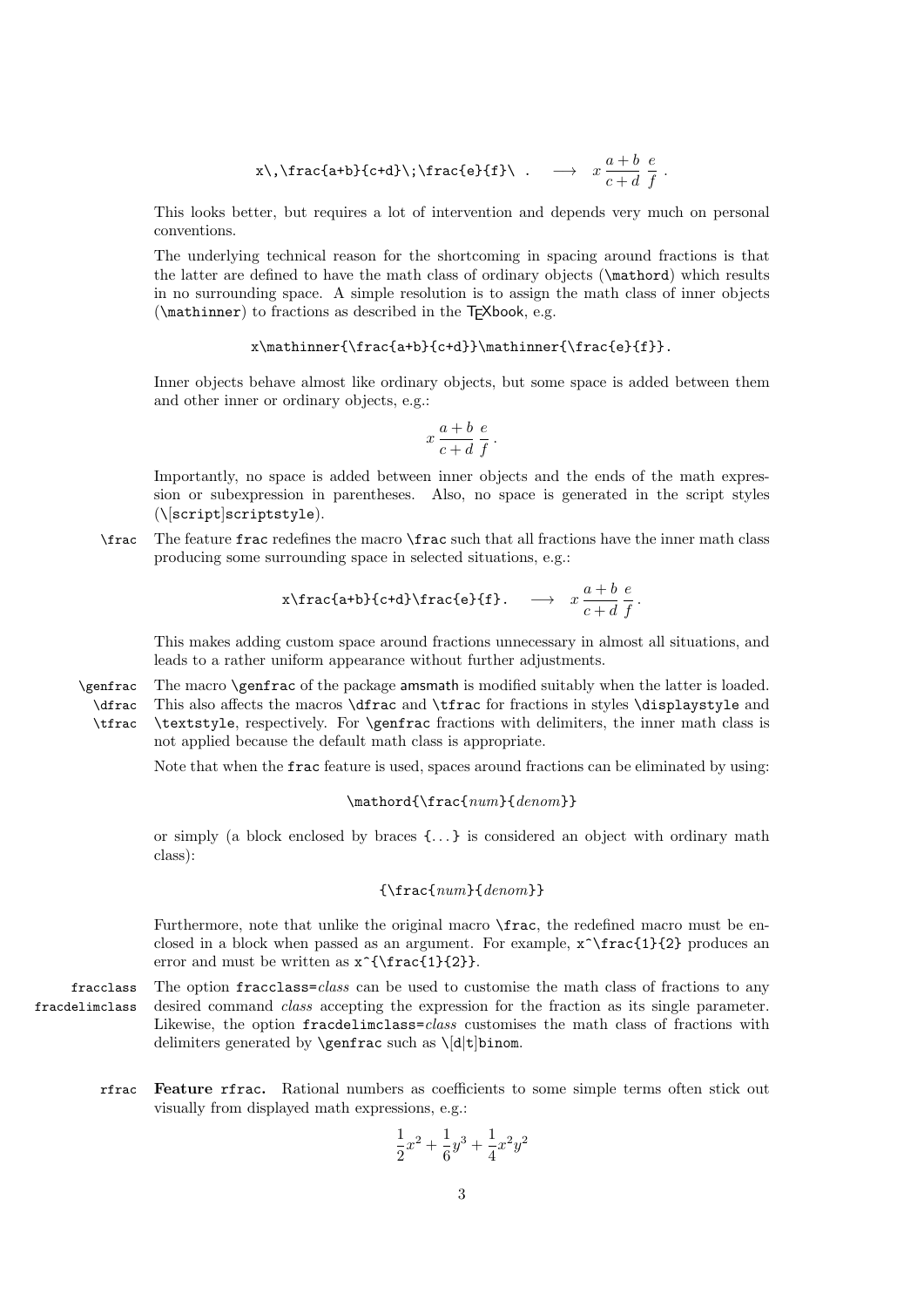Arguably, typesetting such fractions in text style has a more uniform appearance:

$$
\frac{1}{2}x^2 + \frac{1}{6}y^3 + \frac{1}{4}x^2y^2
$$

- \rfrac The feature rfrac defines the macro \rfrac to typeset a fraction in text style or smaller. It is similar to \tfrac of the package amsmath, but it will not choose text style when in the script styles and it will not produce surrounding space when the feature frac is used. The optional argument rfrac={\cmd} specifies an alternative command name \cmd for \rfrac.
- vfrac Feature vfrac. Common or vulgar fractions such as  $\frac{1}{2}$  can be typeset in a simple fashion \vfrac as a superscript numerator followed by a slash and a subscript denominator. The spacing around the slash should be reduced to join the expression. The package provides this representation as the feature vfrac defining the macro \vfrac. It is similar to \nicefrac of the package nicefrac or the more advanced implementation \sfrac of the package xfrac. As vulgar fractions are often (mainly) used within plain text, the macro \vfrac also works in text mode. The optional argument vfrac={ $\cmd$ } specifies an alternative command name  $\lambda$ *cmd* for  $\forall$ **frac.**

vfracclass The option vfracclass=class can be used to customise the math class of the vulgar fraction. vfracskippre vfracskippost The options vfracskippre= $muskip$  and vfracskippost= $muskip$  defines the (negative) skip around the slash (must be given in math units mu).

### <span id="page-3-0"></span>2.3 Roots

The T<sub>EX</sub> implementations of radicals, mostly those with exponents, have some uneven spacing, e.g.:

 $y\sqrt{x}z$ ,  $y\sqrt{x}z$ ,  $y\sqrt[x]{x}z$ ,  $y\sqrt[3]{x}z$ ,  $y\sqrt[123]{x}z$ 

They work best if no exponent is specified or if the exponent is a single numerical digit. The spacing is slightly different if the exponent is  $n \text{ or } i$ .

root Feature root. The package provides an alternative mechanism for the placement of the \sqrt \root exponent next to the radical. It first measures the extents of the exponent and the radical sign and then places them accordingly. It also adds some space at the end of the radicand. The refined definition produces the following representation without further spacing adjustments

 $y\sqrt{x}z$ ,  $y\sqrt{x}z$ ,  $y\sqrt[3]{x}z$ ,  $y\sqrt[3]{x}z$ ,  $y\sqrt[123]{x}z$ 

rootclass The option rootclass=class can be used to customise the math class of the vulgar fraction. The option rootskipend=muskip defines the additional skip at the end of the radicand within the radical (must be given in math units  $mu$ ). The options rootskippre= $muskip$  and rootskippost=muskip define additional skip around the radical.

rootclose The option rootclose adds a closing mark to the end of the top bar of radicals:

 $\sqrt{a}$ 

The optional argument rootclose=height specifies the starting height with a default value of 0.8.

## <span id="page-3-1"></span>2.4 Space Representing Multiplication Signs

Mathematical expressions regularly omit explicit multiplication signs between factors, e.g.  $x^2yz$ . All is well unless some of the factors are compound expressions such as  $\Delta x$  or differentials  $dx$  (or  $dx$ ) where additional space is typically inserted by commands like '\,'.

rootskipend rootskippre rootskippost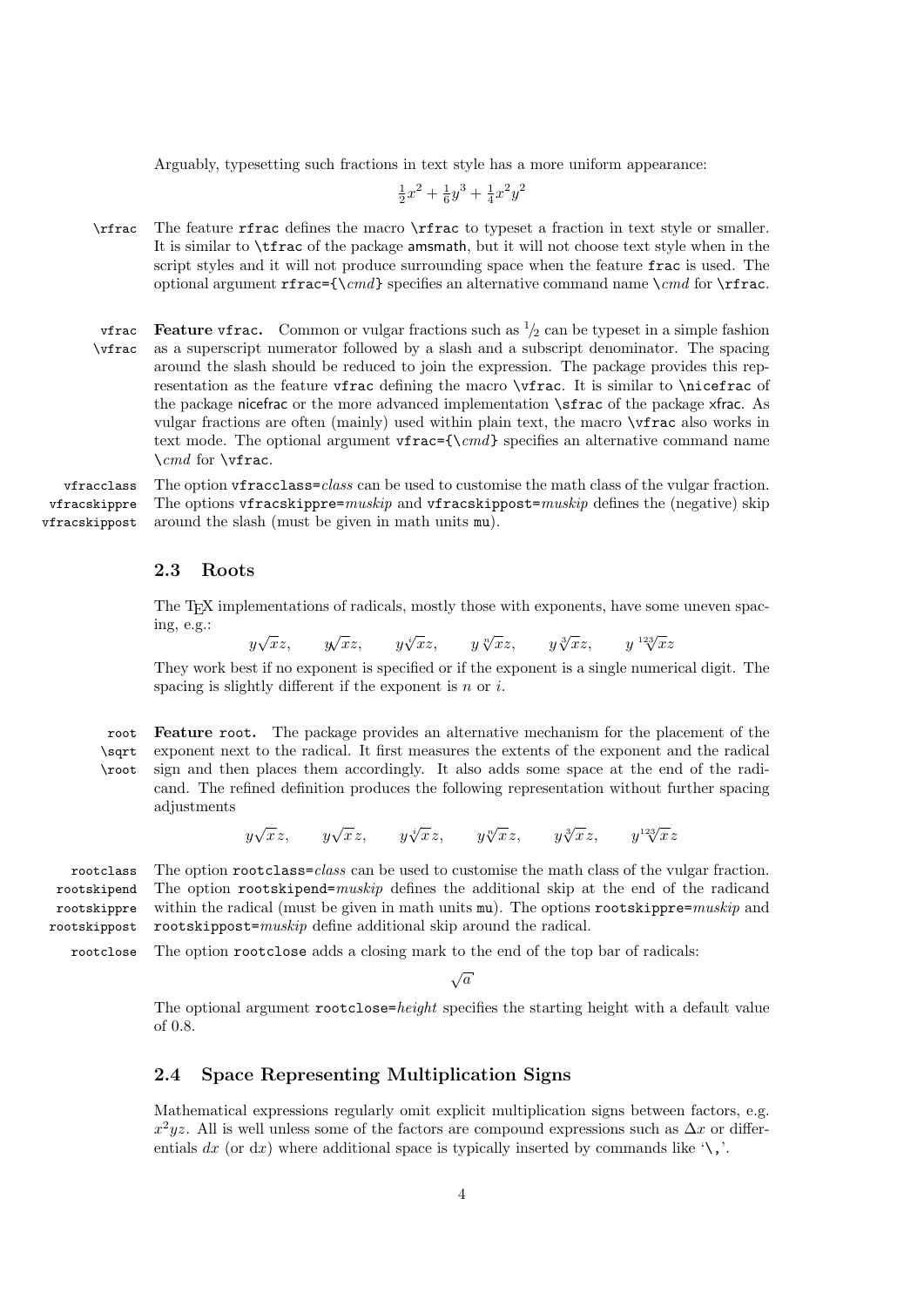A simple method to declare (or define) compound expressions with a suitable amount of surrounding space is to encapsulate them in a \mathinner block, e.g.

12c\mathsf{Delta x}\mathsf{Delta y}z 
$$
\longrightarrow 12c\Delta x\Delta y
$$
  
\nint x\mathsf{dx}  $\longrightarrow$   $x dx$ 

Importantly, \mathinner will not add any space at the ends of an expression (or a subexpression in parentheses).

multskip Feature multskip. Furthermore, the package provides the feature multskip to encode a \. space representing an omitted multiplication sign by the short command '\.', e.g.:

 $12c\.\Delta x\.\Delta y\.z$  or  $\int x\.dx$ 

The macro '\.' produces some amount of space in math mode (while retaining its original definition as an accent in text mode) and by default it is equivalent to  $\langle \cdot, \cdot \rangle$ . However, the macro '\.' is intended to describe this space unambiguously as a multiplication sign. In particular, the amount of space can be configured by the option  $multskip<sub>1</sub>$  particular, the amount of space can be configured by the option multskip= $muskip$  (given in math units mu), or the command could be customised further to a visually different representation.

# <span id="page-4-0"></span>2.5 Greek Letters

TEX defines Greek letters in math mode somewhat differently from Latin letters. The following two features redefine to the standard T<sub>E</sub>X Greek letters.

greekcaps Feature greekcaps. Capital Greek letters are declared as operators instead of plain letters, and therefore they are typeset in an upright shape. To typeset them in italic shape (as all the other letters representing variables) one can use \mathnormal, but this may be tedious if most capital Greek letters in a document actually represent variables.

> The feature greekcaps redefines the 11 capital Greek letters \Gamma, \Delta, \Theta, \Lambda, \Xi, \Pi, \Sigma, \Upsilon, \Phi, \Psi and \Omega provided by TEX to have a default italic shape. Upright capital Greek letters remain accessible by switching to the upright shape using  $\mathrm{m}$  or by declaring them as part of an operator, e.g.  $\mathrm{m}$ or \DeclareMathOperator (package amsmath).

> The optional argument greekcaps= $pre$  will instead define the macros  $\preceq preGamma$ , etc., and keep the original definitions.

greeklower Feature greeklower. Lowercase Greek letters are fixed to the default math italic font because (unfortunately) no upright counterparts exist in the Compute Modern family of fonts.

> The feature greeklower redefines the 23 lowercase Greek letters \alpha, . . . , \omega as well as their 6 variants \varepsilon, \vartheta, \varpi, \varphi, \varrho and \varsigma defined by TFX to be elements of the regular math alphabet. This allows them to be typeset in different font series such as \mathbold described below. However, when trying to cast them in upright shape they will be typeset as altogether different symbols, e.g.  $\mathrm{\alpha}$  becomes the ligature 'ff' which occupies the same slot in the TEX font encodings OML vs. OT1. Hence, some caution is needed when this feature is used.

> The optional argument greeklower= $pre$  will instead define the macros  $\preceq$   $pre$ alpha, etc., and keep the original definitions.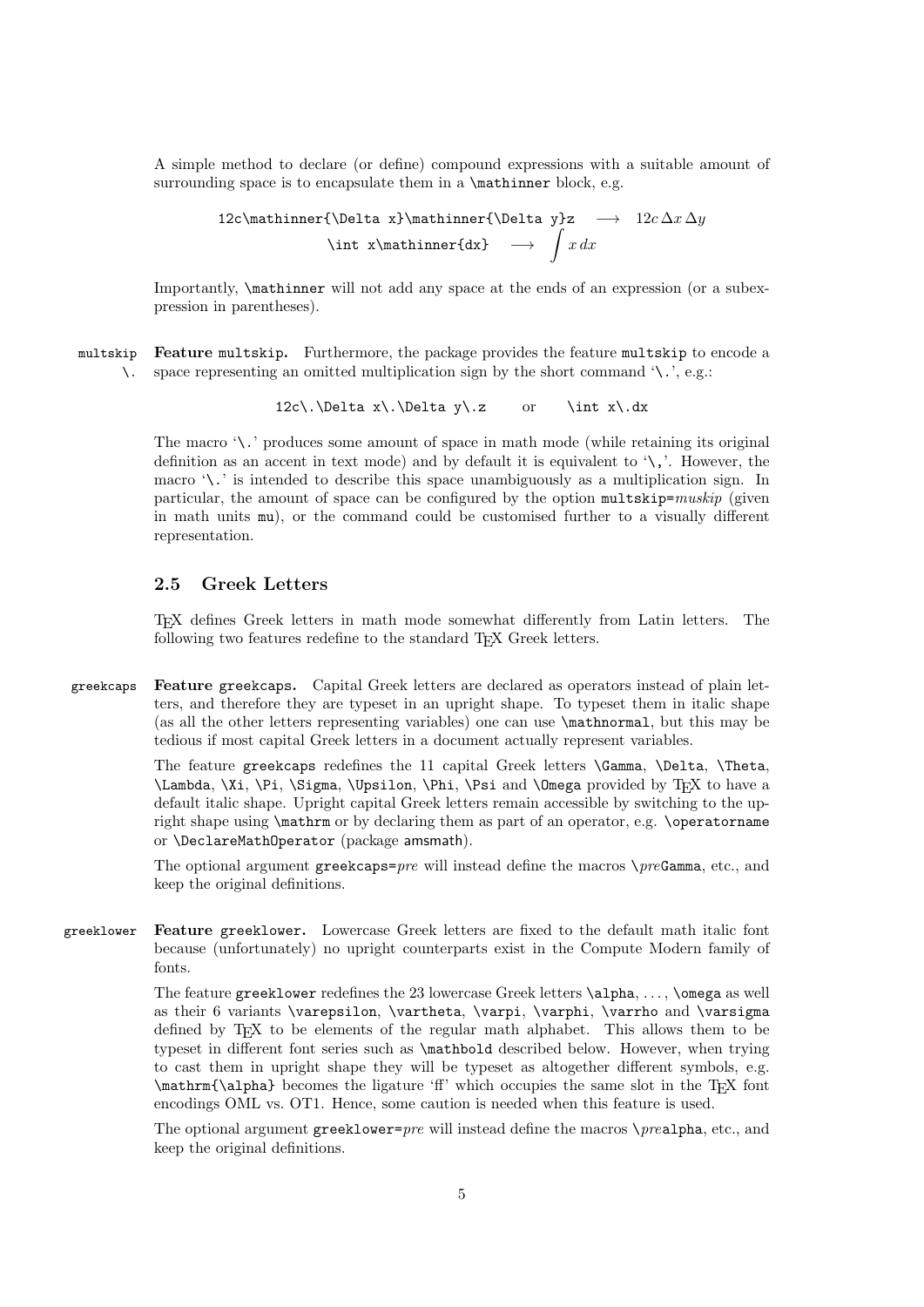### <span id="page-5-0"></span>2.6 Bold Fonts

autobold Feature autobold. Sectioning commands such as \chapter, \section, \paragraph, etc., but also \maketitle often change the font series to bold. However, any math symbols contained in the titles are typeset in the regular, non-bold series by default leading to a non-uniform appearance or calling for further manual adjustments using \boldmath. One might argue that it is bad practice to have math symbols in titles in the first place, but this point of view perhaps does not apply universally.

\bfseries The feature autobold overwrites the LATEX font commands \bfseries, \mdseries as well \mdseries as \normalfont to automatically switch the math fonts to their bold version. Derived as **\normalfont** to automatically switch the math fonts to their bold version. Derived commands such as \section, etc., will also switch the math fonts to the bold series.

mathbold Feature mathbold. The feature mathbold defines a bold italic math font \mathbold. \mathbold To typeset bold italic letters simply use \mathbold{abc}. To make this work for lowercase Greek letters as well, the feature greeklower must be activated. The optional argument mathbold={\cmd} specifies an alternative command name \cmd for \mathbold, e.g. mathbold={\mathbit}.

# <span id="page-5-1"></span>3 Information

# <span id="page-5-2"></span>3.1 Copyright

Copyright © 2018 Niklas Beisert

This work may be distributed and/or modified under the conditions of the LATEX Project Public License, either version 1.3 of this license or (at your option) any later version. The latest version of this license is in <http://www.latex-project.org/lppl.txt> and version 1.3 or later is part of all distributions of LAT<sub>EX</sub> version  $2005/12/01$  or later.

This work has the LPPL maintenance status 'maintained'.

The Current Maintainer of this work is Niklas Beisert.

This work consists of the files README.txt, mathfixs.ins and mathfixs.dtx as well as the derived files mathfixs.sty, mafxsamp.tex and mathfixs.pdf.

### <span id="page-5-3"></span>3.2 Files and Installation

The package consists of the files:

| readme file       |
|-------------------|
| installation file |
| source file       |
| package file      |
| sample file       |
| manual            |
|                   |

The distribution consists of the files README.txt, mathfixs.ins and mathfixs.dtx.

- Run (pdf)LHFX on mathfixs.dtx to compile the manual mathfixs.pdf (this file).
- Run  $\mathbb{F}$ T<sub>E</sub>X on mathfixs.ins to create the package mathfixs.sty and the sample mafxsamp.tex. Copy the file mathfixs.sty to an appropriate directory of your LATEX distribution, e.g.  $text$ -root/tex/latex/mathfixs.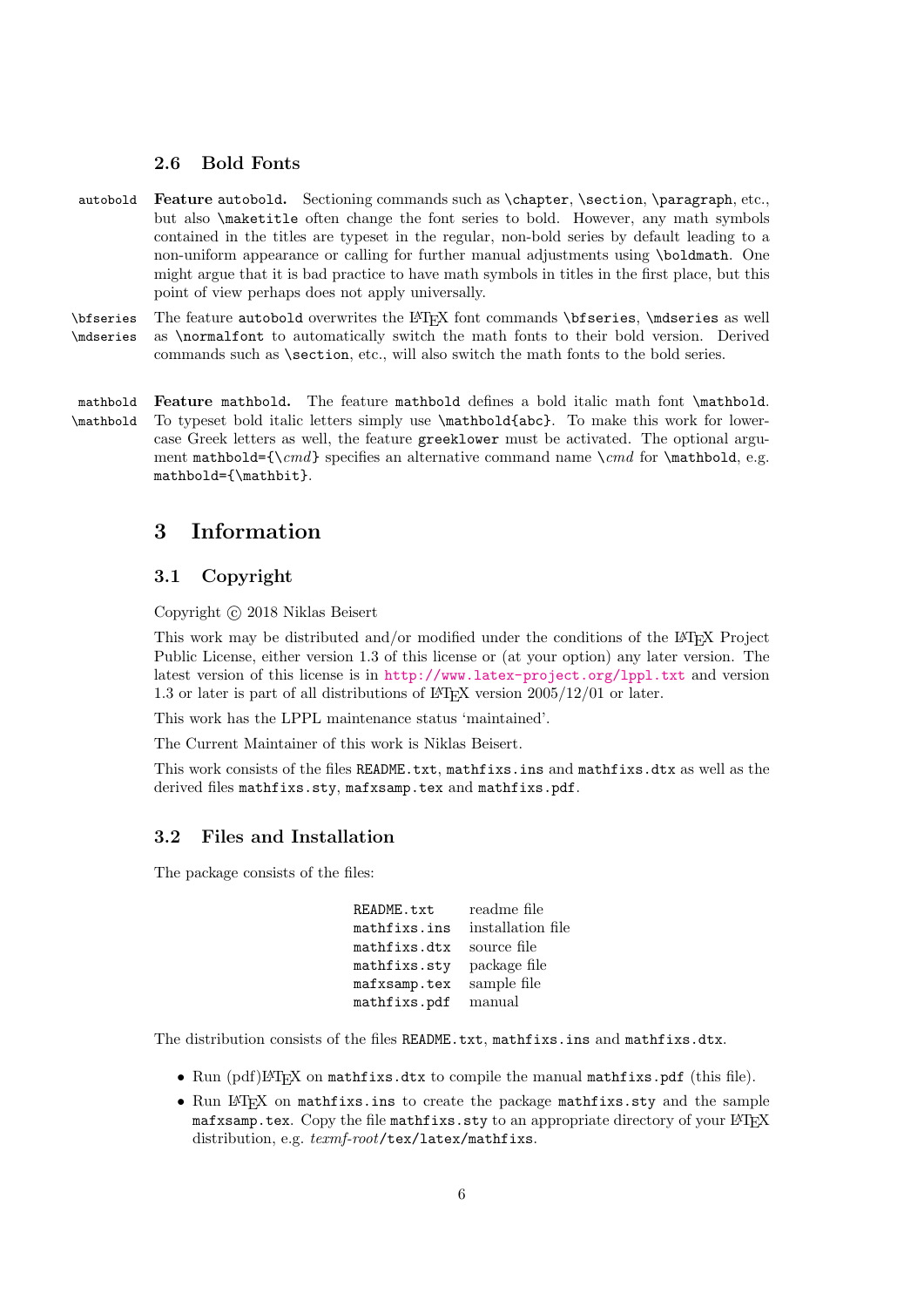# <span id="page-6-0"></span>3.3 Related CTAN Packages

The package is related to other packages available at CTAN:

- This package uses the package [keyval](http://ctan.org/pkg/keyval) from the [graphics](http://ctan.org/pkg/latex-graphics) bundle to process the options for the package, environments and macros. Compatibility with the keyval package has been tested with v1.15 (2014/10/28).
- This package was designed to be compatible with the package [amsmath](http://ctan.org/pkg/amsmath). To prevent amsmath from overwriting some features, it should be loaded before the present package. Compatibility with the amsmath package has been tested with v2.17a  $(2017/09/02).$
- This package reproduces the functionality of the package [fixmath](http://ctan.org/pkg/fixmath) v0.9 (2000/04/11) from the bundle [was](http://ctan.org/pkg/was).
- Functionality to typeset common fractions is also provided by the packages [nicefrac](http://ctan.org/pkg/nicefrac) from the bundle [units](http://ctan.org/pkg/units) and [xfrac](http://ctan.org/pkg/xfrac) offering a more advanced implementation.

### <span id="page-6-1"></span>3.4 Revision History

v1.01: 2018/12/30

• fix for \vfrac in aligned math

#### $v1.0: 2018/01/17$

• first version published on CTAN

# <span id="page-6-2"></span>A Sample File

In this section we provide an example of how to use some of the mathfixs features. We also test the behaviour in some special cases.

Preamble. Standard document class:

1 \documentclass[12pt]{article}

Use package geometry to adjust the page layout, adjust the paragraph shape:

```
2 \usepackage{geometry}
3 \geometry{layout=a4paper}
4 \geometry{paper=a4paper}
5 \geometry{margin=3cm}
6 \parindent0pt
```
Include amsmath and the mathfixs package:

```
7 \RequirePackage{amsmath}
8 \RequirePackage[autobold]{mathfixs}
```
Declare features to be implemented globally:

9 \ProvideMathFix{greekcaps,mathbold} 10 \ProvideMathFix{frac,rfrac,vfrac} 11 \ProvideMathFix{multskip}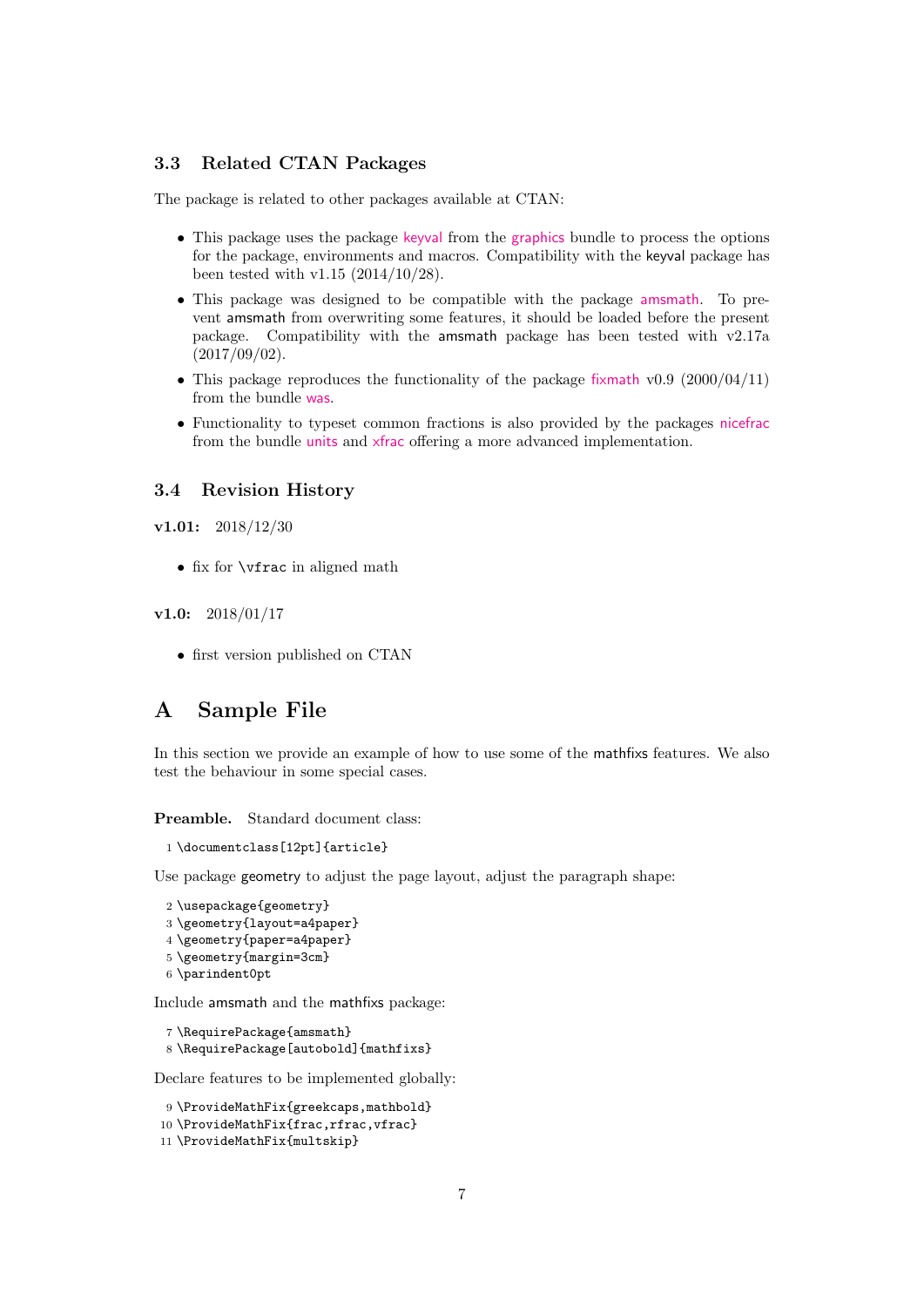Start document body:

12 \begin{document}

#### Fractions.

13 \paragraph{Fractions.}

Fraction spacing:

 $14 \mid$  $15 x\frac{a+b}{c+d}\frac{e}{f}.$  $16 \text{ }\Upsilon$ 

Vulgar fractions:

```
17 Recipe for $\approx 3$ pancakes (scale accordingly):
18 Whisk together one large egg, $\vfrac{1}{8} \ell$ milk,
19 $50\mathinner{\mathrm{g}}$ flour
20 (mix \vfrac{2}{3} wholemeal flour and \vfrac{1}{3} white flour); fry in pan.
21 Feel free to use more flour than indicated.
```
Rational numbers:

```
22 \setminus[
23 \rfrac{1}{2}x^2 + \rfrac{1}{6} y^3 + \rfrac{1}{4} x^2 y^2
24 \backslash
```
## Radicals.

```
25 \paragraph{Radicals.}
```
Original radicals spacing:

```
26 \setminus[
27 y\sqrt{x}z, \qquad28 y\sqrt[]{x}z,\qquad
29 y \sqrt[i]{x}z, \qquad
30 y\sqrt[n]{x}z,\qquad
31 y\sqrt[3]{x}z,\qquad
32 y\sqrt[123]{x}z
33 \]
```
Radicals spacing (feature introduced in document body):

```
34 \ProvideMathFix{root}
35 \mid[
36 y\sqrt{x}z,\qquad
37 y\sqrt[]{x}z,\qquad
38 y\sqrt[i]{x}z,\qquad
39 y\sqrt[n]{x}z,\qquad
40 y\sqrt[3]{x}z,\qquad
41 y\sqrt[123]{x}z
42 \backslash]
```
Radicals with closing mark (using a locally defined option):

```
43 \backslash[
44 \ProvideMathFix{rootclose}
45 \text{ y\sqrt{x}z, \qquad}46 y\sqrt[]{x}z,\qquad
47 y\sqrt[i]{x}z,\qquad
```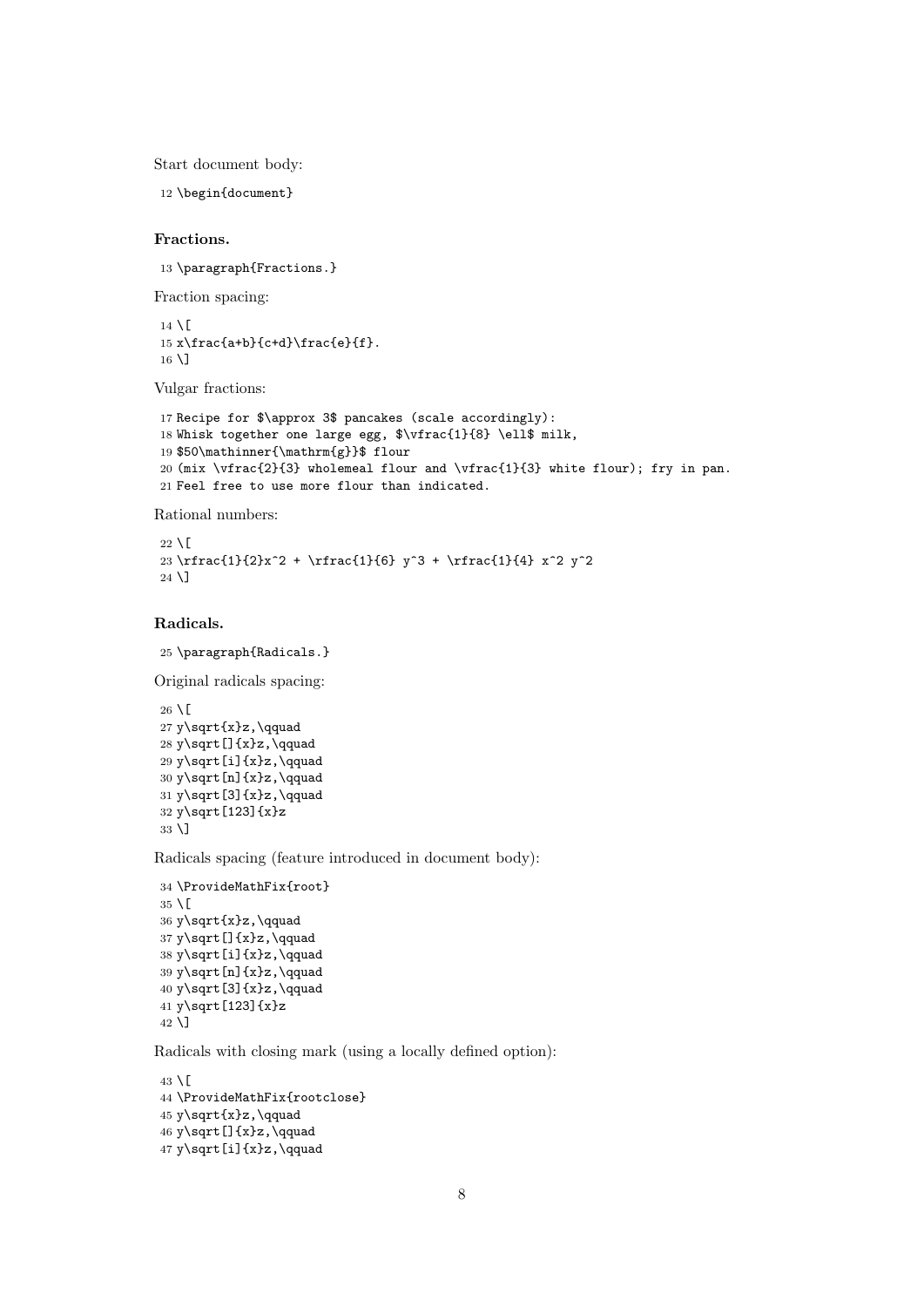```
48 y\sqrt[n]{x}z,\qquad
49 y\sqrt[3]{x}z,\qquad
50 y\sqrt[123]{x}z
51 \overline{1}
```
Radicals with class \mathinner:

```
52 \mid[
53 \ProvideMathFix{rootclass={\mathinner}}
54 y\sqrt{x}z,\qquad
55 y\sqrt[]{x}z,\qquad
56 y\sqrt[i]{x}z,\qquad
57 y\sqrt[n]{x}z,\qquad
58 y\sqrt[3]{x}z,\qquad
59 y\sqrt[123]{x}z
60 \]
```
## Spaces Representing Multiplication.

61 \paragraph{Spaces Representing Multiplication.}

Explicit spacing:

```
62 \newcommand{\der}{\mathrm{d}}
63 \setminus [
64 \int x\.\der x
65 \sqrt{ }
```
Implicit spacing:

66 \newcommand{\diff}[1]{\mathinner{\der#1}}  $67 \setminus$ [ 68 \int x\diff{x} 69 \]

### Greek Letters.

70 \paragraph{Greek Letters.}

Capital letters:

 $71 \setminus$ [ 72 \Gamma \qquad 73 \mathrm{\Gamma} \qquad 74 c\operatorname{\Gamma}(x) 75 \]

#### Bold Text with Math Symbols.

76 \paragraph{Bold Text with Math Symbols: \$abc123\alpha\Gamma\$.}

Capital letters:

```
77 \mid78 aG\alpha\Gamma
79 \qquad\mathbold{aG\alpha\Gamma}
80 \qquad\ProvideMathFix{greeklower}\mathbold{aG\alpha\Gamma}
81 \]
```
End of document body:

```
82 \end{document}
```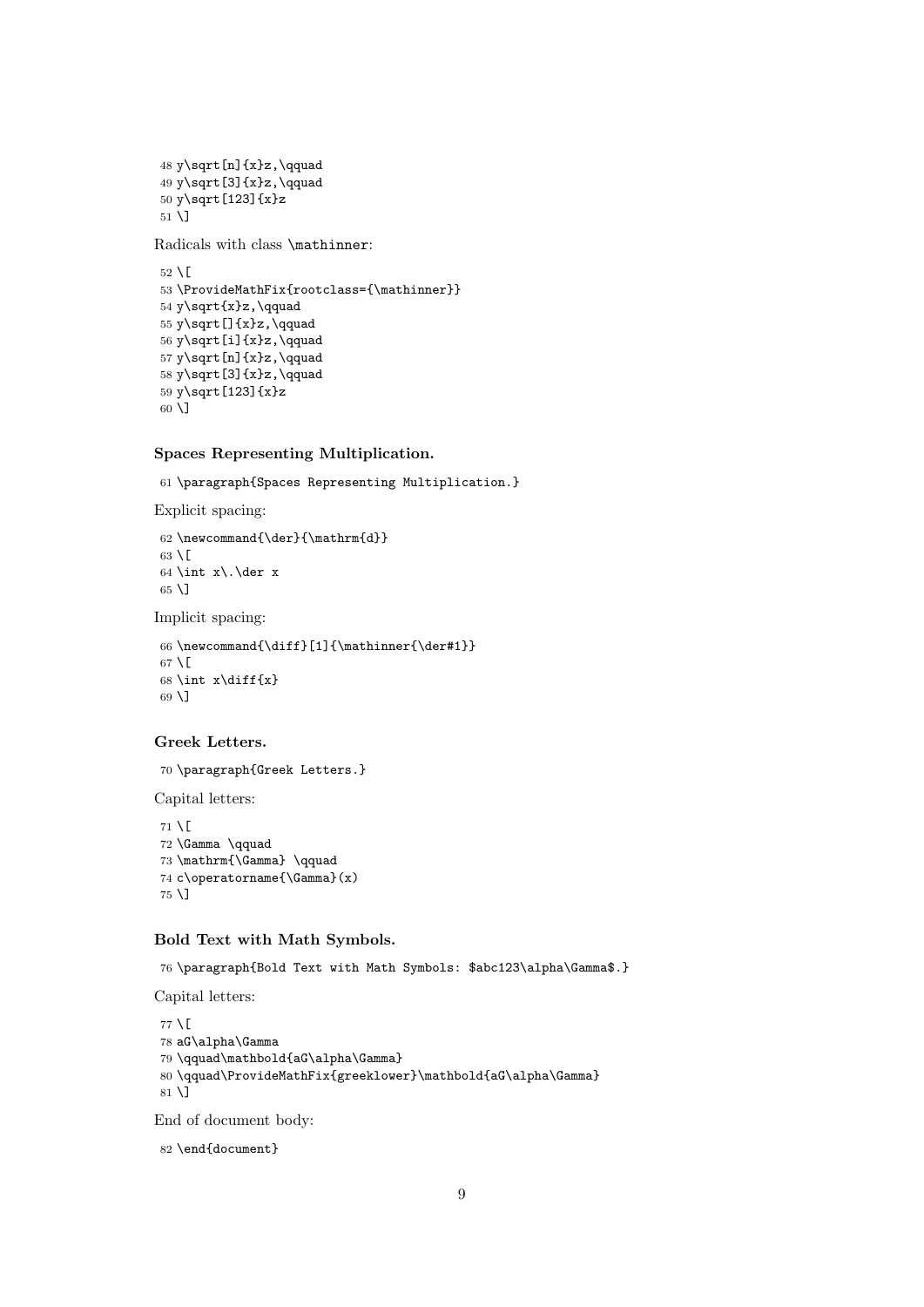# <span id="page-9-0"></span>B Implementation

In this section we describe the package mathfixs.sty.

Required Packages. The package loads the package keyval if not yet present. keyval is used for extended options processing:

83 \RequirePackage{keyval}

#### Automatically Bold Maths.

\bfseries Define replacements for \bfseries, \mdseries and \normalfont by appending \boldmath \mdseries \normalfont chain of \expandafter directives fills in the original definition: or \unboldmath (if not already in math mode where font selection works differently). The

> \expandafter\def\expandafter\mafx@bfseries\expandafter {\bfseries\ifmmode\else\boldmath\fi} \expandafter\def\expandafter\mafx@mdseries\expandafter {\mdseries\ifmmode\else\unboldmath\fi} \expandafter\def\expandafter\mafx@normalfont\expandafter {\normalfont\ifmmode\else\unboldmath\fi}

autobold Implement the autobold fix:

```
90 \define@key{mafx@}{autobold}[]{%
```

```
91 \let\bfseries=\mafx@bfseries
```
- 92 \let\mdseries=\mafx@mdseries
- 93 \let\normalfont=\mafx@normalfont

94 }

### Bold Italic Math.

mathbold Define a new math alphabet \mathbold as the bold series and italic shape of the standard \mathbold computer modern math font (see package fixmath):

95 \DeclareMathAlphabet{\mafx@mathbold}{OML}{cmm}{b}{it}

autobold Implement \mathbold (or alterantive macro name):

96 \define@key{mafx@}{mathbold}[\mathbold]{\let#1=\mafx@mathbold}

Spacing Adjustment for Fractions. Save primitive definition of \over into \@@over (compatible with amsmath):

97 \ifdefined\@@over\else\let\@@over=\over\fi

Define math class selectors for fractions (without/with delimiters):

```
98 \def\mafx@frac@class{\mathinner}
99 \def\mafx@frac@delimclass{\mathopen{}\mathclose}
```
\frac Define replacement for \frac which uses a configurable math class selector:

```
100 \DeclareRobustCommand{\mafx@frac}[2]{%
```

```
101 \mafx@frac@class{\begingroup#1\endgroup\@@over#2}}
```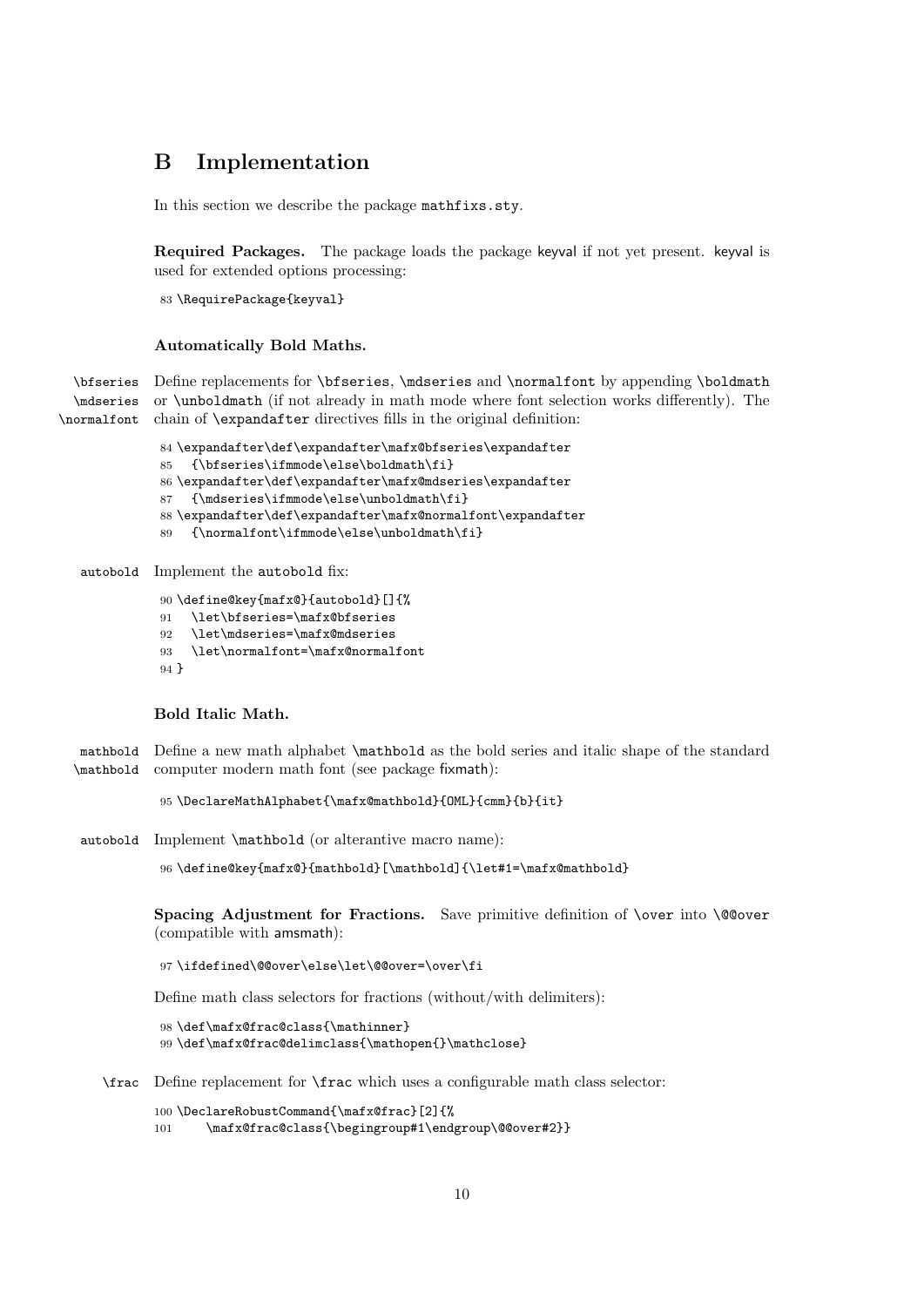```
\genfrac Define replacement for \@genfrac (called by \genfrac) which uses the appropriate math
          class selector. If the package amsmath is not loaded, this definition will have no impact:
```

```
102 \def\mafx@@genfrac#1#2#3#4#5{\begingroup%
103 \ifx#2\@@overwithdelims\let\mafx@frac@class\mafx@frac@delimclass\fi%
104 \ifx#2\@@abovewithdelims\let\mafx@frac@class\mafx@frac@delimclass\fi%
105 \ifx#2\@@atopwithdelims\let\mafx@frac@class\mafx@frac@delimclass\fi%
```
- 106 \mafx@frac@class{#1{\begingroup#4\endgroup#2#3\relax#5}}%
- 107 \endgroup}

frac Implement the replacement for \frac and \genfrac:

```
108 \define@key{mafx@}{frac}[]{%
109 \let\frac=\mafx@frac
110 \let\@genfrac=\mafx@@genfrac
```
111 }

fracdelimclass

fracclass Configure the math classes for fractions (without/with delimiters):

```
112 \define@key{mafx@}{fracclass}{\def\mafx@frac@class{#1}}
113 \define@key{mafx@}{fracdelimclass}{\def\mafx@frac@delimclass{#1}}
```
#### Small Fractions.

\rfrac Define a fraction in text style or smaller using the ordinary math class (no surrounding space), e.g.:  $\frac{1}{2}$ :

```
114 \DeclareRobustCommand{\mafx@rfrac}[2]{{\mathchoice%
```

```
115 {\textstyle{\begingroup#1\endgroup\@@over#2}}%
```

```
116 {\begingroup#1\endgroup\@@over#2}%
```

```
117 {\begingroup#1\endgroup\@@over#2}%
```
- 118 {\begingroup#1\endgroup\@@over#2}}}
- rfrac Implement \rfrac (or alternative macro name):

```
119 \define@key{mafx@}{rfrac}[\rfrac]{\let#1=\mafx@rfrac}
```
Vulgar Fractions. Define the math class and spacing parameters as (negative) spaces around the dividing slash:

```
120 \def\mafx@vfrac@class{\mathinner}
121 \def\mafx@vfrac@preskip{\thinmuskip}
122 \def\mafx@vfrac@postskip{0.6667\thinmuskip}
```
 $\forall$  vertrac Define a vulgar representation of a rational number, e.g.:  $\frac{1}{2}$ . Automatically switch to math mode if in text mode:

```
123 \DeclareRobustCommand{\mafx@vfrac}[2]{\ifmmode%
124 \mafx@vfrac@class{\textstyle%
125 ^{#1}\mkern-\mafx@vfrac@preskip/\mkern-\mafx@vfrac@postskip_{#2}}%
126 \else$\mafx@vfrac{#1}{#2}$\fi}
```
vfrac Implement \vfrac (or alternative macro name):

```
127 \define@key{mafx@}{vfrac}[\vfrac]{\let#1=\mafx@vfrac}
```

```
vfracclass
Define configurable skip parameters for \vfrac:
 vfracskippre
vfracskippost
```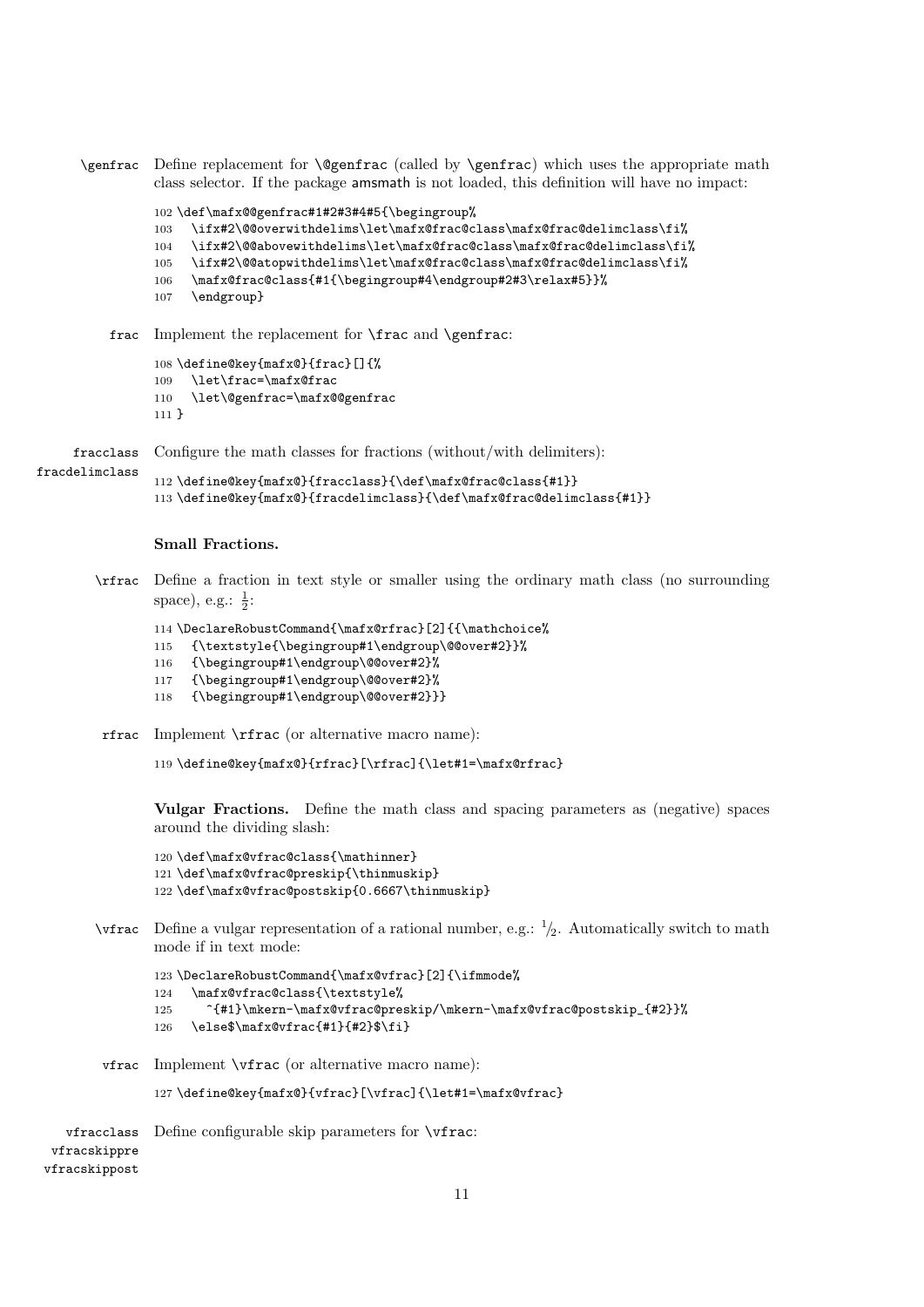```
128 \define@key{mafx@}{vfracclass}{\def\mafx@vfrac@class{#1}}
129 \define@key{mafx@}{vfracskippre}{\def\mafx@vfrac@preskip{#1}}
130 \define@key{mafx@}{vfracskippost}{\def\mafx@vfrac@postskip{#1}}
```
Spacing Adjustment for Roots. Define some parameters for the improved root macros. \mafx@root@close stores the relative height where the closing bar for the radical starts; empty disables the closing bar. \mafx@root@class stores the math class for a root. \mafx@root@endskip stores space to be added after the radicant but within the radical in math units. \mafx@root@preskip and \mafx@root@postskip store space to be added before or after the radical sign:

```
131 \let\mafx@root@close=\@empty
132 \def\mafx@root@class{}
133 \def\mafx@root@endskip{0.6667\thinmuskip}
134 \def\mafx@root@preskip{0mu}
135 \def\mafx@root@postskip{0.3333\thinmuskip}
```
\sqrt Replacement for \sqrt which passes an empty first argument instead of calling \sqrtsign:

```
136 \DeclareRobustCommand\mafx@sqrt{\@ifnextchar[\@sqrt{\@sqrt[]}}
137 \def\mafx@@sqrt[#1]{\root#1\of}
```
\root Replacement for \root . . . \of which stores the \leftroot and \uproot parameters specified in the exponent (see package amsmath). It does so by first storing them in global parameters and then converting them to local ones to avoid interference with nested radicals. As usual, the macro then passes on to \r@@t with \mathpalette:

```
138 \def\mafx@root#1\of{
139 \setbox\rootbox\hbox{$\m@th\scriptscriptstyle{%
140 \gdef\mafx@gleftroot{0}\gdef\mafx@guproot{0}%
141 \def\leftroot##1{\gdef\mafx@gleftroot{##1}}%
142 \def\uproot##1{\gdef\mafx@guproot{##1}}%
143 #1}$}%
144 \let\mafx@leftroot=\mafx@gleftroot%
145 \let\mafx@uproot=\mafx@guproot%
146 \mathpalette\r@@t}
```
The replacement for  $\rhd$  **TCC** typesets the radical by placing the exponent in an elevated box. First, select desirect math class:

147 \def\mafx@r@@t#1#2{\mafx@root@class{%

Determine the font selector for the current style:

```
148 \ifx#1\scriptstyle\let\mafx@tmp@fontsel=\scriptfont\else%
149 \ifx#1\scriptscriptstyle\let\mafx@tmp@fontsel=\scriptscriptfont\else%
150 \let\mafx@tmp@fontsel=\textfont\fi\fi%
```
Generate a radical with empty radicand in cramped style (see package mathtools) at the desired height and depth and store in a box for subsequent measurements:

```
151 \sbox\z@{$\m@th#1\nulldelimiterspace=\z@\radical\z@{#2}$}%
152 \setlength\dimen@{\ht\z@}%
153 \ifx#1\displaystyle
154 \addtolength\dimen@{-\fontdimen8\textfont3}%
155 \addtolength\dimen@{-0.25\fontdimen5\textfont2}%
156 \else
157 \addtolength\dimen@{-1.25\fontdimen8\mafx@tmp@fontsel3}%
158 \fi
```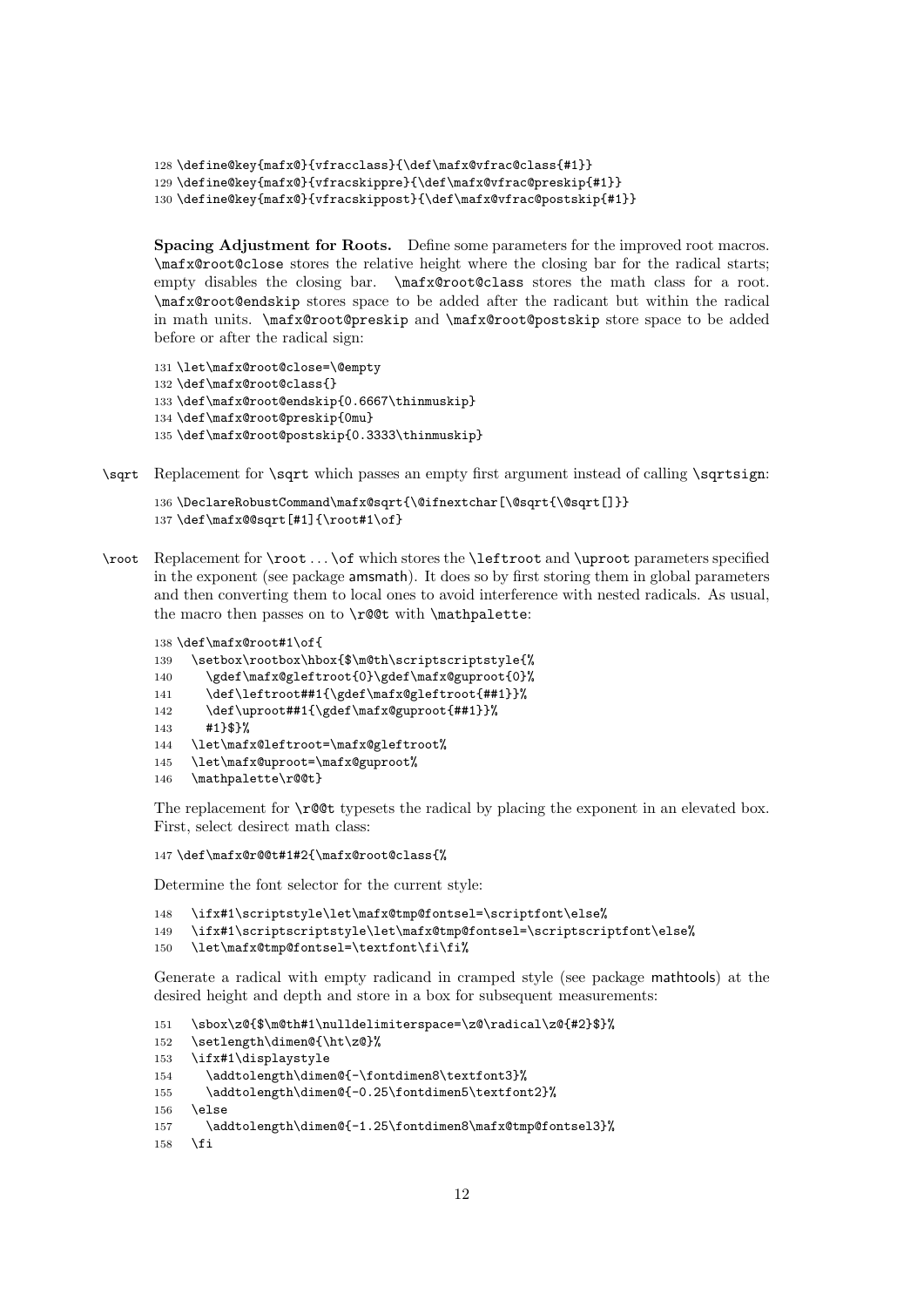- 159 \setbox\z@=\hbox{\$\m@th#1\sqrtsign{%
- 160 \vrule width0pt height\dimen@ depth\dp\z@}\$}%

Shift to start of exponent box such that end will reside at 60% of radical sign. Do not shift if exponent box is sufficiently wide:

- 161 \setlength\dimen@{-\wd\rootbox}%
- 162 \addtolength\dimen@{0.6\wd\z@}%
- 163 \ifdim\dimen@>0pt\else\setlength\dimen@{0pt}\fi%
- 164 \kern\dimen@%

Compute elevation of exponent box as  $60\%$  of radical sign. Add length specified by \uproot:

```
165 \setlength\dimen@{0.6\ht\z@}\addtolength\dimen@{-0.6\dp\z@}%
```
- 166 \setbox\@ne\hbox{\$\m@th#1\mskip\mafx@uproot mu\$}%
- 167 \addtolength\dimen@{\wd\@ne}%

Place exponent box and return to intended start of radical sign:

```
168 \mkern-\mafx@leftroot mu%
```
- 169 \raise\dimen@\copy\rootbox%
- 170 \mkern\mafx@leftroot mu%
- 171 \kern-0.6\wd\z@%

Place radical adding extra kernings \mafx@root@preskip and \mafx@root@endskip:

```
172 \mkern\mafx@root@preskip\sqrtsign{#2\mskip\mafx@root@endskip}%
```
Add a closing bar to the radical, see <http://en.wikibooks.org/wiki/LaTeX/Mathematics>. If \mafx@root@close is empty, ignore. Determine the thickness of the rule as font dimension x8. Draw a vertical rule starting from relative height \mafx@root@close of the radical:

```
173 \ifx\mafx@root@close\@empty\else%
```
- 174 \setlength\dimen@{\fontdimen8\mafx@tmp@fontsel3}%
- 175 \lower\dimen@\hbox{%
- 176 \vrule width\dimen@ height\ht\z@ depth -\mafx@root@close\ht\z@}%

```
177 \fi%
```
Finally, add kerning \mafx@root@postskip:

```
178 \mkern\mafx@root@postskip}}
```
root Implement replacement \sqrt and \root:

```
179 \define@key{mafx@}{root}[]{
180 \let\sqrt=\mafx@sqrt
181 \let\@sqrt=\mafx@@sqrt
182 \let\root=\mafx@root
183 \let\r@@t=\mafx@r@@t
184 }
```
rootclose Define configurable parameters for alternative root: rootclass

```
rootskipend
   rootskippre
rootskipbefore
                185 \define@key{mafx@}{rootclose}[0.8]{\def\mafx@root@close{#1}}
                186 \define@key{mafx@}{rootclass}{\def\mafx@root@class{#1}}
                187 \define@key{mafx@}{rootskipend}{\def\mafx@root@endskip{#1}}
                188 \define@key{mafx@}{rootskippre}{\def\mafx@root@preskip{#1}}
                189 \define@key{mafx@}{rootskippost}{\def\mafx@root@postskip{#1}}
```
Space Representing Multiplication.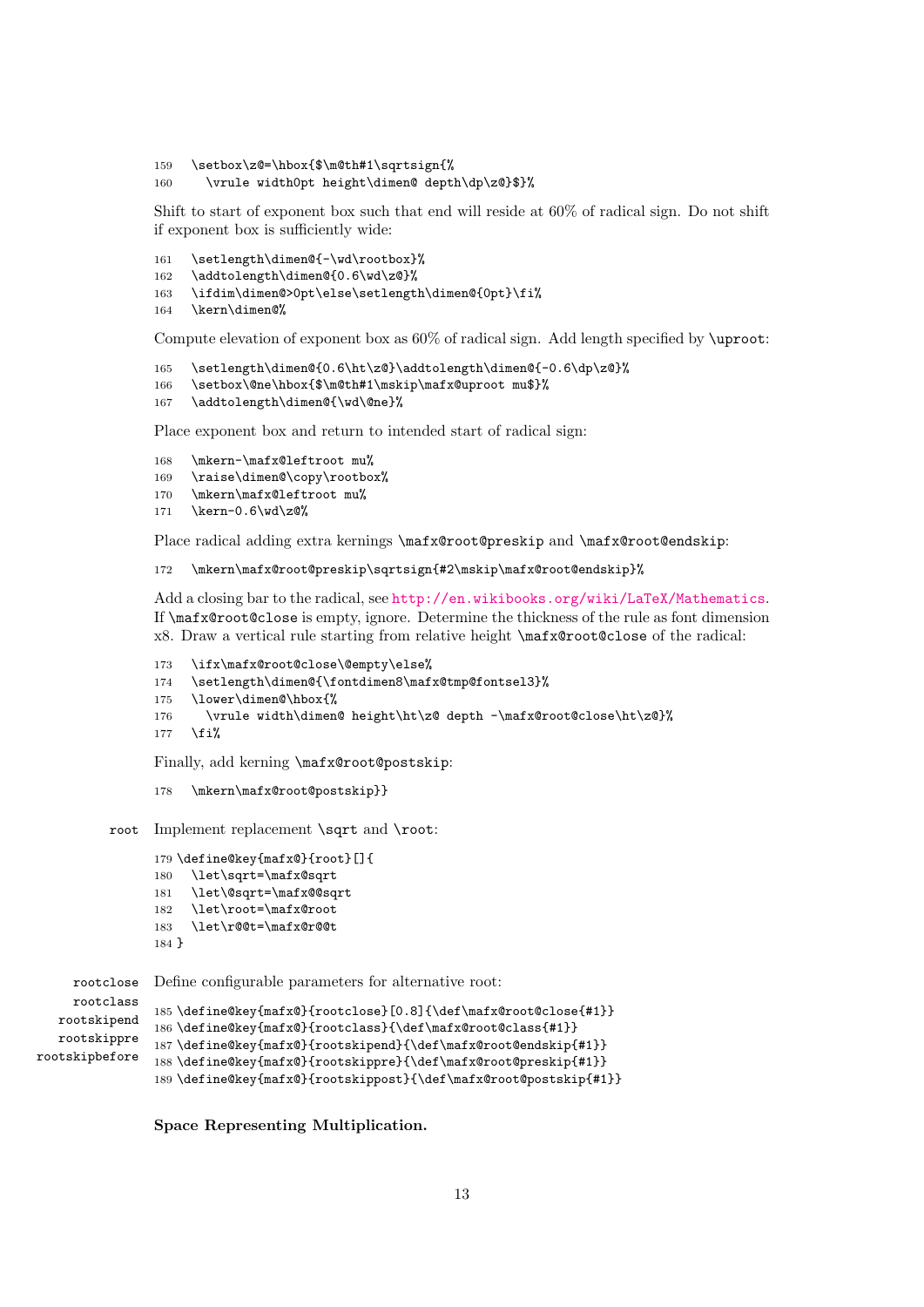\. Define \. to represent a thin math skip when in math mode. Retain original definition as an accent in text mode. Switch is performed by temporarily storing the appropriate macro which is subsequently issued so that the correct number of arguments are fetched:

```
190 \let\mafx@old@dot=\.
191 \def\mafx@dot@skip{\thinmuskip}
192 \def\mafx@dot{\mskip\mafx@dot@skip}
193\def\mafx@per@dot{\begingroup\ifmmode\def\mafx@tmp{\mafx@dot}\else%
194 \def\mafx@tmp{\mafx@old@dot}\fi\expandafter\endgroup\mafx@tmp}
```
multskip Implement definition of \.:

```
195 \define@key{mafx@}{multskip}[\thinmuskip]{%
196 \let\.=\mafx@per@dot
197 \def\mafx@dot@skip{#1}%
198 }
```
#### Italic Capital Greek Letters.

\Gamma Define capital Greek letters as letters (instead of the default assignment as operators). This ... implementation follows the package fixmath:

```
199 \DeclareMathSymbol{\mafx@Gamma}{\mathalpha}{letters}{0}
200 \DeclareMathSymbol{\mafx@Delta}{\mathalpha}{letters}{1}
201 \DeclareMathSymbol{\mafx@Theta}{\mathalpha}{letters}{2}
202 \DeclareMathSymbol{\mafx@Lambda}{\mathalpha}{letters}{3}
203 \DeclareMathSymbol{\mafx@Xi}{\mathalpha}{letters}{4}
204 \DeclareMathSymbol{\mafx@Pi}{\mathalpha}{letters}{5}
205 \DeclareMathSymbol{\mafx@Sigma}{\mathalpha}{letters}{6}
206 \DeclareMathSymbol{\mafx@Upsilon}{\mathalpha}{letters}{7}
207 \DeclareMathSymbol{\mafx@Phi}{\mathalpha}{letters}{8}
208 \DeclareMathSymbol{\mafx@Psi}{\mathalpha}{letters}{9}
209 \DeclareMathSymbol{\mafx@Omega}{\mathalpha}{letters}{10}
```

```
greekcaps Implement italic capital Greek letters. The optional argument is used as a prefix for the
           definitions:
```

```
210 \define@key{mafx@}{greekcaps}[]{%
```

```
211 \expandafter\let\csname #1Gamma\endcsname=\mafx@Gamma
212 \expandafter\let\csname #1Delta\endcsname=\mafx@Delta
213 \expandafter\let\csname #1Theta\endcsname=\mafx@Theta
214 \expandafter\let\csname #1Lambda\endcsname=\mafx@Lambda
215 \expandafter\let\csname #1Xi\endcsname=\mafx@Xi
216 \expandafter\let\csname #1Pi\endcsname=\mafx@Pi
217 \expandafter\let\csname #1Sigma\endcsname=\mafx@Sigma
218 \expandafter\let\csname #1Upsilon\endcsname=\mafx@Upsilon
219 \expandafter\let\csname #1Phi\endcsname=\mafx@Phi
220 \expandafter\let\csname #1Psi\endcsname=\mafx@Psi
221 \expandafter\let\csname #1Omega\endcsname=\mafx@Omega
222 }
```
### Lowercase Greek Letters in Standard Math Type.

\alpha Define lowercase Greek letters in standard type \mathalpha (instead of the default assiment ... \mathord). This implementation follows the package fixmath:

 \DeclareMathSymbol{\mafx@alpha}{\mathalpha}{letters}{11} \DeclareMathSymbol{\mafx@beta}{\mathalpha}{letters}{12}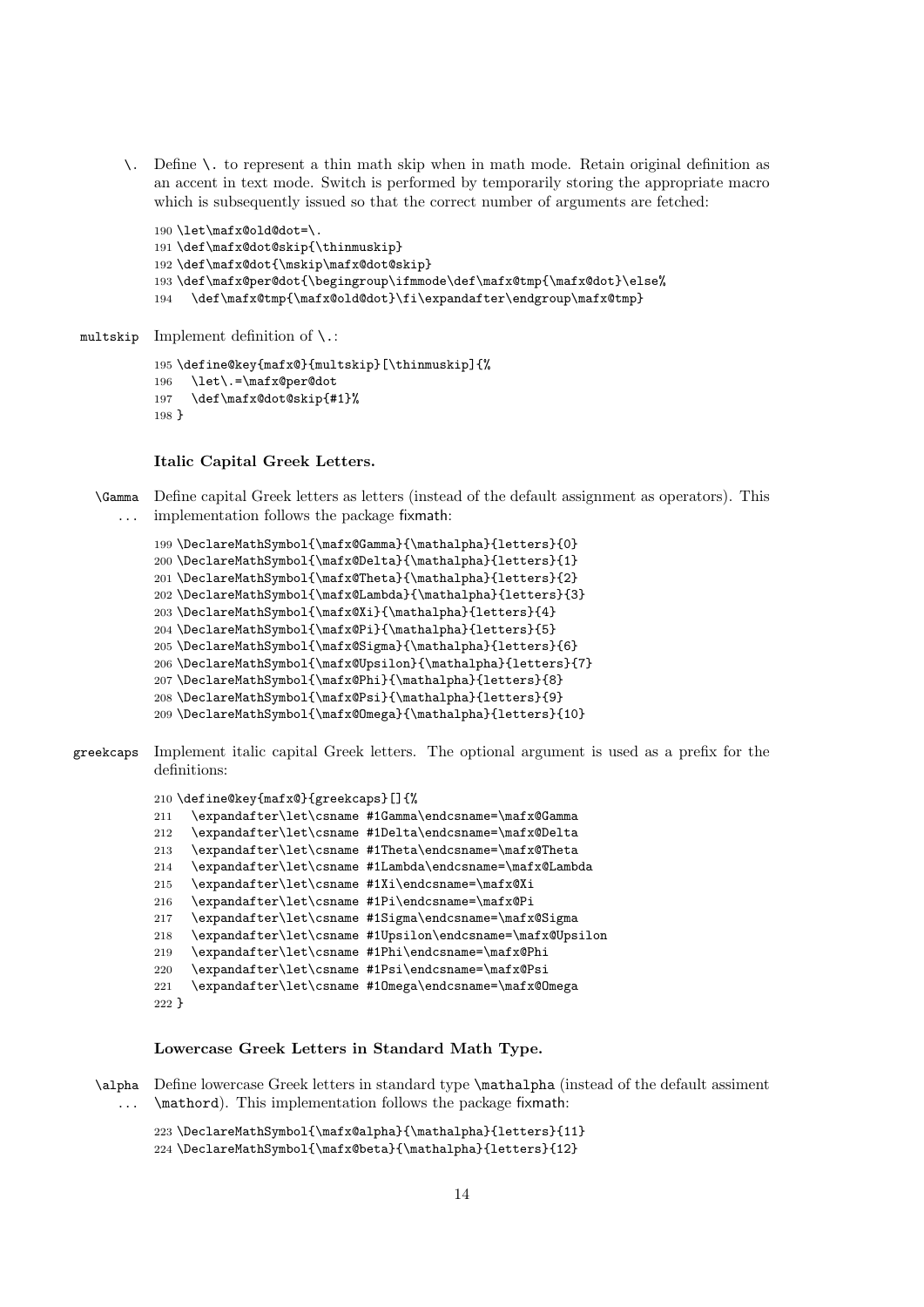```
225 \DeclareMathSymbol{\mafx@gamma}{\mathalpha}{letters}{13}
226 \DeclareMathSymbol{\mafx@delta}{\mathalpha}{letters}{14}
227 \DeclareMathSymbol{\mafx@epsilon}{\mathalpha}{letters}{15}
228 \DeclareMathSymbol{\mafx@zeta}{\mathalpha}{letters}{16}
229 \DeclareMathSymbol{\mafx@eta}{\mathalpha}{letters}{17}
230 \DeclareMathSymbol{\mafx@theta}{\mathalpha}{letters}{18}
231 \DeclareMathSymbol{\mafx@iota}{\mathalpha}{letters}{19}
232 \DeclareMathSymbol{\mafx@kappa}{\mathalpha}{letters}{20}
233 \DeclareMathSymbol{\mafx@lambda}{\mathalpha}{letters}{21}
234 \DeclareMathSymbol{\mafx@mu}{\mathalpha}{letters}{22}
235 \DeclareMathSymbol{\mafx@nu}{\mathalpha}{letters}{23}
236 \DeclareMathSymbol{\mafx@xi}{\mathalpha}{letters}{24}
237 \DeclareMathSymbol{\mafx@pi}{\mathalpha}{letters}{25}
238 \DeclareMathSymbol{\mafx@rho}{\mathalpha}{letters}{26}
239 \DeclareMathSymbol{\mafx@sigma}{\mathalpha}{letters}{27}
240 \DeclareMathSymbol{\mafx@tau}{\mathalpha}{letters}{28}
241 \DeclareMathSymbol{\mafx@upsilon}{\mathalpha}{letters}{29}
242 \DeclareMathSymbol{\mafx@phi}{\mathalpha}{letters}{30}
243 \DeclareMathSymbol{\mafx@chi}{\mathalpha}{letters}{31}
244 \DeclareMathSymbol{\mafx@psi}{\mathalpha}{letters}{32}
245 \DeclareMathSymbol{\mafx@omega}{\mathalpha}{letters}{33}
246 \DeclareMathSymbol{\mafx@varepsilon}{\mathalpha}{letters}{34}
247 \DeclareMathSymbol{\mafx@vartheta}{\mathalpha}{letters}{35}
248 \DeclareMathSymbol{\mafx@varpi}{\mathalpha}{letters}{36}
249 \DeclareMathSymbol{\mafx@varphi}{\mathalpha}{letters}{39}
250 \DeclareMathSymbol{\mafx@varrho}{\mathalpha}{letters}{37}
251 \DeclareMathSymbol{\mafx@varsigma}{\mathalpha}{letters}{38}
```
greeklower Implement standard type lowercase Greek letters. The optional argument is used as a prefix for the definitions:

\define@key{mafx@}{greeklower}[]{%

```
253 \expandafter\let\csname #1alpha\endcsname=\mafx@alpha
254 \expandafter\let\csname #1beta\endcsname=\mafx@beta
255 \expandafter\let\csname #1gamma\endcsname=\mafx@gamma
256 \expandafter\let\csname #1delta\endcsname=\mafx@delta
257 \expandafter\let\csname #1epsilon\endcsname=\mafx@epsilon
258 \expandafter\let\csname #1zeta\endcsname=\mafx@zeta
259 \expandafter\let\csname #1eta\endcsname=\mafx@eta
260 \expandafter\let\csname #1theta\endcsname=\mafx@theta
261 \expandafter\let\csname #1iota\endcsname=\mafx@iota
262 \expandafter\let\csname #1kappa\endcsname=\mafx@kappa
263 \expandafter\let\csname #1lambda\endcsname=\mafx@lambda
264 \expandafter\let\csname #1mu\endcsname=\mafx@mu
265 \expandafter\let\csname #1nu\endcsname=\mafx@nu
266 \expandafter\let\csname #1xi\endcsname=\mafx@xi
267 \expandafter\let\csname #1pi\endcsname=\mafx@pi
268 \expandafter\let\csname #1rho\endcsname=\mafx@rho
269 \expandafter\let\csname #1sigma\endcsname=\mafx@sigma
270 \expandafter\let\csname #1tau\endcsname=\mafx@tau
271 \expandafter\let\csname #1upsilon\endcsname=\mafx@upsilon
272 \expandafter\let\csname #1phi\endcsname=\mafx@phi
273 \expandafter\let\csname #1chi\endcsname=\mafx@chi
274 \expandafter\let\csname #1psi\endcsname=\mafx@psi
275 \expandafter\let\csname #1omega\endcsname=\mafx@omega
276 \expandafter\let\csname #1varepsilon\endcsname=\mafx@varepsilon
277 \expandafter\let\csname #1vartheta\endcsname=\mafx@vartheta
278 \expandafter\let\csname #1varpi\endcsname=\mafx@varpi
279 \expandafter\let\csname #1varphi\endcsname=\mafx@varphi
```